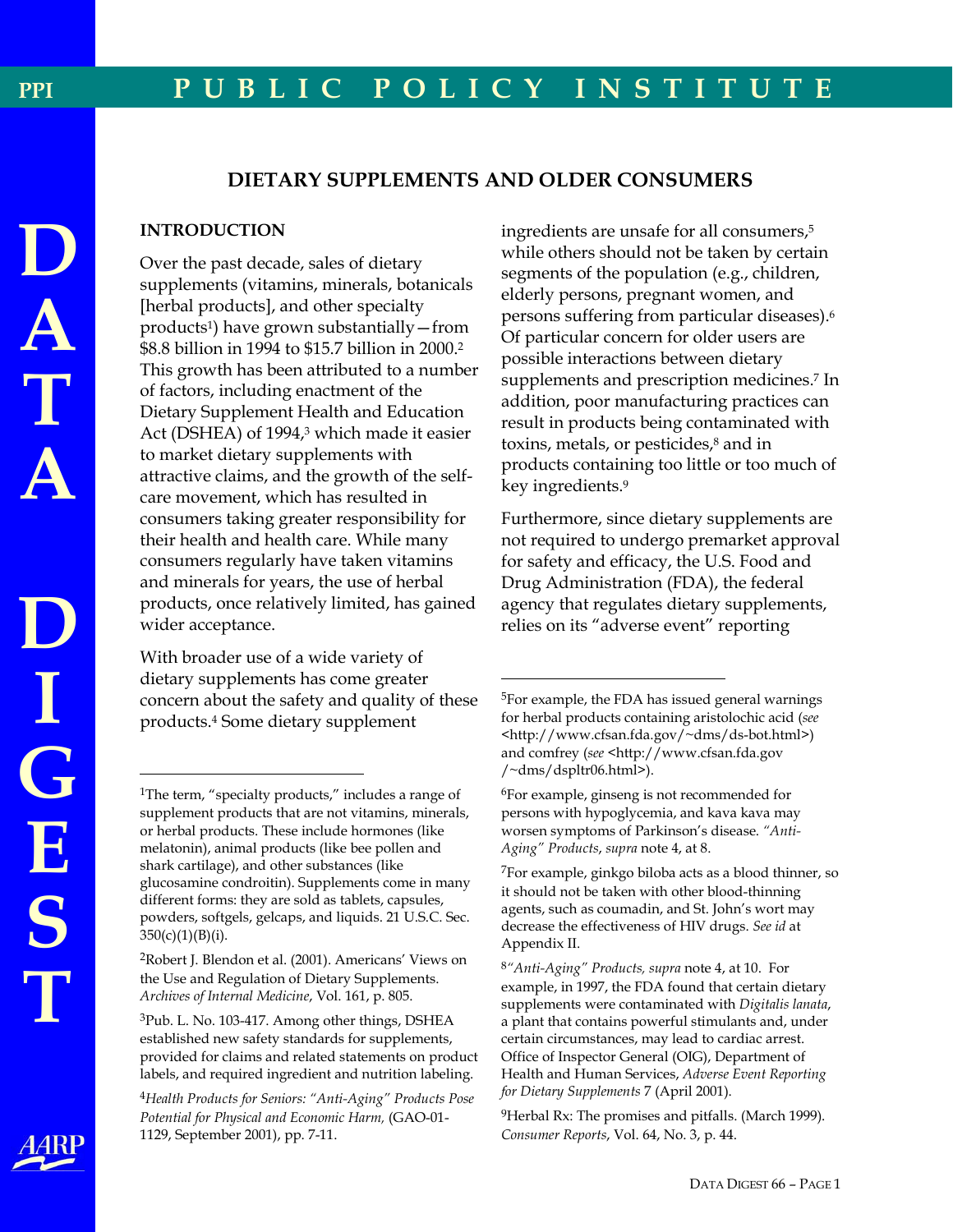system<sup>10</sup> to identify safety problems. However, through the existing reporting system, the FDA learns of less than one percent of adverse events involving supplements, and it fails to investigate most adverse event reports it does receive.<sup>11</sup>

Under DSHEA, dietary supplement labels are required to include a "Supplement Facts" panel that lists all ingredients. Like conventional foods, supplement labels can also include "health claims"<sup>12</sup> that have been preapproved by the FDA. In addition, labels for dietary supplement products can include "structure/function claims,"<sup>13</sup> which do not have to be preapproved by the FDA, as long as supplement labels also include the following disclaimer: "This statement has not been evaluated by the Food and Drug Administration. This product is not intended to diagnose, treat, cure, or prevent any disease."

<sup>10</sup>An "adverse event" is an incident of illness or injury that may be associated with a dietary supplement product or ingredient. The FDA receives reports on adverse events from various sources: its medical products reporting program ("MedWatch"), Poison Control Centers, FDA District Offices, State Health Departments, and direct contact with individuals. The FDA also learns about problems with dietary supplements through medical journals and foreign sources.

<sup>11</sup>OIG Report, *supra* note 8, at ii, 1.

<sup>12"</sup>Health claims" describe the relationship between a substance and a specific disease. See 21 U.S.C. Sec.  $101.14(a)(1)$ . These include claims that link: 1) calcium consumption to a reduced risk of osteoporosis, and 2) consumption of folate to a reduced risk of neural tube defects.

<sup>13"</sup>Structure/function claims" may 1) claim a benefit related to a nutrient deficiency disease (like vitamin C and scurvy), as long as the statement also tells how widespread such a disease is in the United States; 2) describe the role of a nutrient or dietary ingredient intended to affect a structure or function in humans (e.g., "calcium builds strong bones"); 3) characterize the means by which a nutrient or dietary ingredient acts to maintain such structure or function (e.g., "fiber maintains bowel regularity"); or 4) describe general well-being from consumption of a nutrient or dietary ingredient. See 21 U.S.C. Sec. 101.93(f).

### **METHODOLOGY**

This Data Digest presents results from a nationwide random digit-dial (RDD) telephone survey of 1,480 persons age 50 and older conducted between September 7 and 9, 2001, by RoperASW, Princeton, NJ. The survey's margin of error is plus or minus 2.5 percent. Respondents were asked an array of questions related to their use of dietary supplements as well as their understanding of, and priorities for, government regulation of these products.<sup>14</sup>

## **FINDINGS**

## **Supplement Use**

The survey found that 59 percent of respondents use dietary supplements at least once a month, and an additional three percent use them less frequently. More than half of all respondents (52 percent) indicated that they take supplements daily. Of all respondents who take supplements, 86 percent said that they take vitamins and minerals, 23 percent take herbal products, and 14 percent take "specialty products"<sup>15</sup> (Figure 1).



More than three-quarters (78 percent) of the

<sup>&</sup>lt;sup>14</sup>The annotated survey questionnaire accompanies this Data Digest.

<sup>&</sup>lt;sup>15</sup>See supra note 1.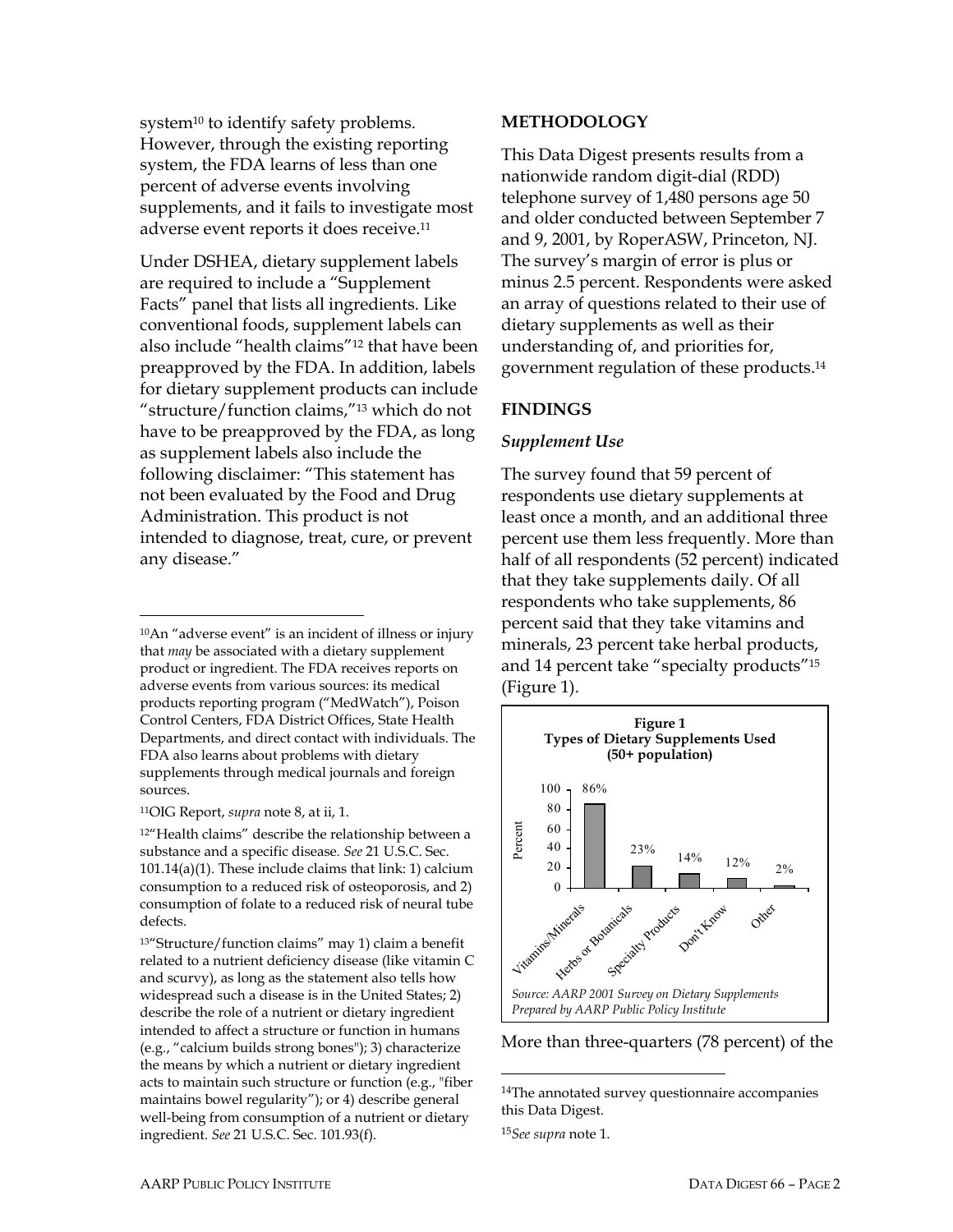respondents who are supplement users said they take these products to promote overall good health, while 52 percent said they take them to provide nutrients missing in their diets. More than one in four supplement users (27 percent) said they take supplements to prevent a particular disease, and 39 percent indicated they are taking dietary supplements because their doctor or health care provider recommended them.

Only 41 percent of all respondents (those who do and do not use supplements) said they have discussed taking dietary supplements with their doctor, while more than half (53 percent) said they have never discussed this issue with their doctor (Figure 2).16



Of those who did talk about supplements with their doctor, 18 percent checked with their doctor before deciding to take a particular supplement, and another 15 percent said they told their doctor once they started taking a supplement to learn about any side effects or drug interactions. By contrast, 21 percent indicated their doctor asked if they were using any supplement products.

# *Safety*

Large majorities of respondents (both users and non-users of supplements) said the following types of information, not currently required, should be included on supplement labels: information about possible side effects or adverse reactions (82 percent); the maximum amount of the product that is safe to take (81 percent); and information about interactions between supplements and prescription and over-thecounter drugs (80 percent).

The survey also found substantial support for government review of safety data for supplement products. More than three in four (77 percent) respondents (both users and non-users of supplements) think the federal government should review safety data for a dietary supplement product and approve the product before it is sold to consumers (Figure 3).



As noted above, the FDA learns of safety problems linked to supplement products through its adverse event reporting system. Only a small proportion of respondents (13 percent) said they would notify the FDA if they had an adverse reaction to a supplement. By contrast, a majority indicated they would stop using the supplement product (78 percent) or contact a doctor or other health care professional (64 percent).

 $\overline{a}$ 

<sup>16</sup>Interestingly, there was a significant difference in responses to this question by male and female survey participants: women (46 percent) were more likely than men (36 percent) to discuss taking dietary supplements with their doctor.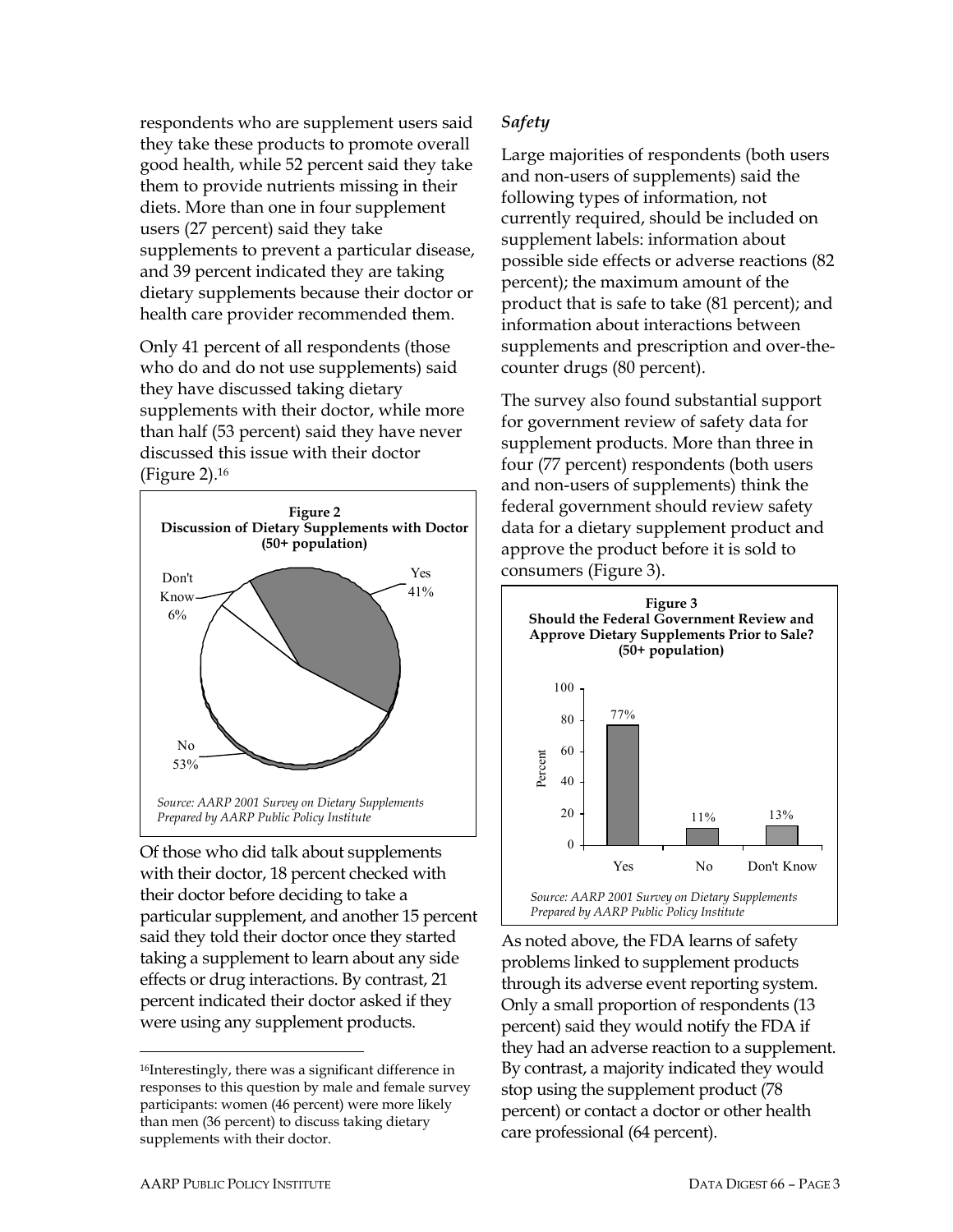More than three in four respondents (76 percent) supported including information on supplement labels about whom to contact in case of an adverse reaction.

# *Labeling and Advertising*

In addition to the safety information noted above, respondents indicated strong support for including the following types of information on supplement labels: the expiration date (82 percent), the recommended dosage (81 percent), and information on why the supplement is taken (76 percent).

The survey also revealed that a majority of respondents were unable to distinguish between two types of claims: "calcium reduces the risk of osteoporosis" (a health claim) and "calcium builds strong bones" (a structure/function claim). More than half (57 percent) either thought the two claims meant the same thing or they did not know (Figure 4).



Seventy-six percent of respondents believe the government should review and verify health-related claims on supplement labels, and nearly as many (73 percent) want claims reviewed and verified before they appear in advertisements (Figure 5).

Although supplement labels are required to include a disclaimer when a "structure/



function" claim is made for a product, only 41 percent of supplement users report having noticed such a disclaimer.

# **SUMMARY**

The survey found that use of dietary supplements is prevalent among persons age 50 and older. It also indicated that consumers want more safety-related information than is currently found on supplement labels, including possible side effects and drug interactions. Moreover, the survey revealed substantial support among older consumers for federal government premarket review of safety data and healthrelated claims for supplement products.

**Written by Sandra B. Eskin AARP Public Policy Institute, December 2001**  601 E Street NW Washington, DC 20049 © 2001, AARP. Reprinting with permission only. http://research.aarp.org/ppi The author would like to thank Jane A. Takeuchi, Senior Research Advisor, Strategic Issues Research, AARP Knowledge Management, for her assistance in preparing the survey and reviewing the manuscript.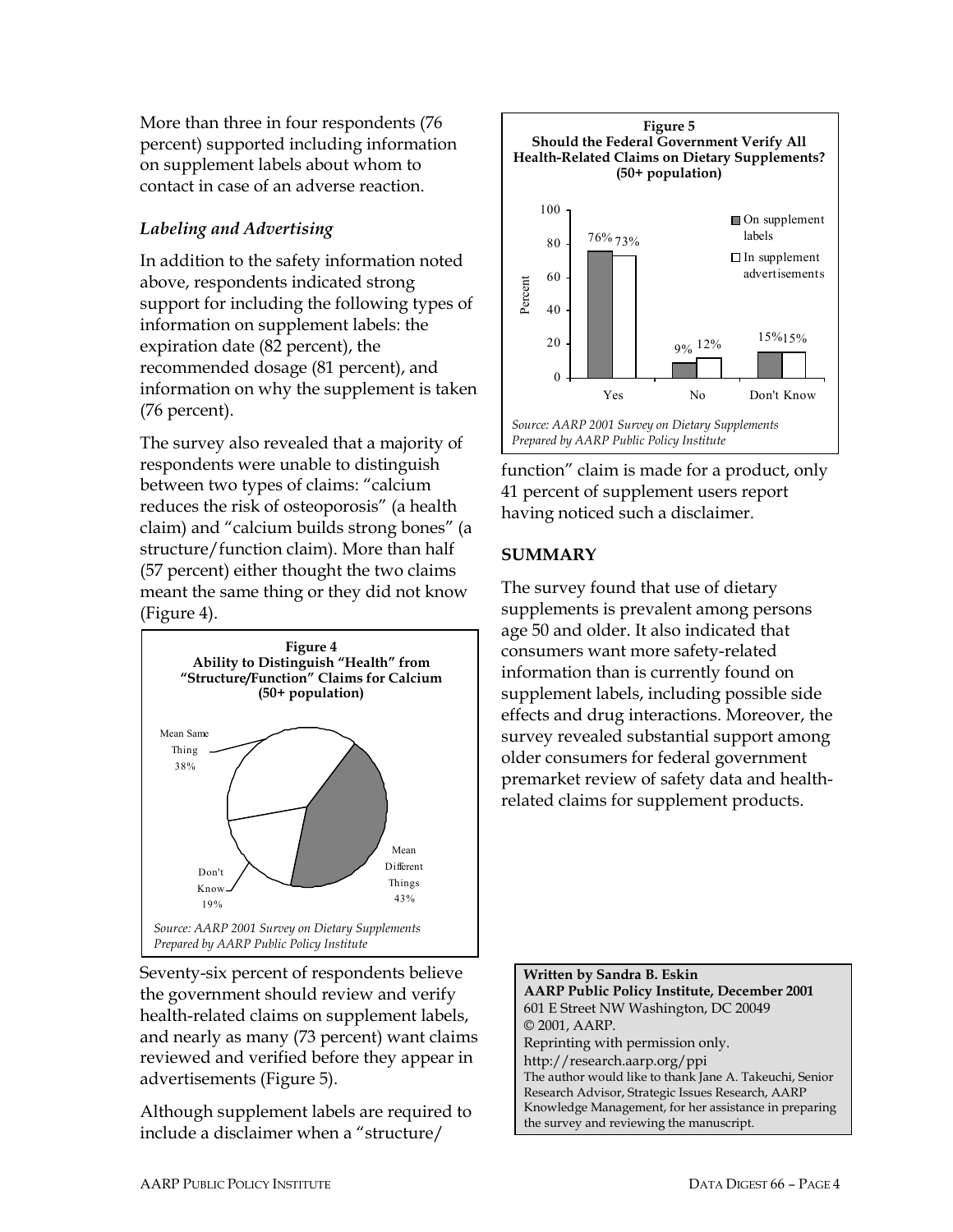### **SURVEY QUESTIONS**<sup>1</sup> (N=1,480)

1. How often, if at all, do you take dietary supplements, such as vitamins, minerals, or herbal products?

|    |                                 | $\frac{0}{0}$ |
|----|---------------------------------|---------------|
|    | a. Never                        | 33            |
|    | b. Less often than once a month | 3             |
|    | c. Once a month                 | 3             |
|    | d. Weekly                       | 4             |
|    | e. Daily                        | 52            |
| f. | Don't know                      | 5             |

2. Which, if any, of the following best describes why you don't take dietary supplements, such as vitamins, minerals, or herbal products. Would you say that you don't take them because... (base=451 non-users of supplements)

|    |                                                                                                               | $\frac{0}{0}$ |
|----|---------------------------------------------------------------------------------------------------------------|---------------|
|    | a. You don't need them                                                                                        | 60            |
| b. | They don't work                                                                                               | 7             |
| C. | They're too expensive                                                                                         | 18            |
|    | d. You're concerned about the safety of using them                                                            | 25            |
|    | e. You use prescription and over-the-counter drugs instead                                                    | 27            |
|    | You don't believe in using them                                                                               | 19            |
| g. | Your doctor never recommended them                                                                            | 24            |
| h. | Don't know                                                                                                    | 7             |
|    | (If ever use in Q. 1 ask:) Which kind(s) of dietary supplements do you take?<br>(base=1,029 supplement users) |               |
|    |                                                                                                               | $\frac{0}{0}$ |
|    |                                                                                                               |               |

| a. | Vitamins and minerals, such as multivitamins, vitamin C, or calcium                   | 86  |
|----|---------------------------------------------------------------------------------------|-----|
|    | b. Herbs or botanical products, such as garlic, echinacea, or ginkgo biloba           | 23. |
|    | c. Other supplements, such as glucosamine, melatonin, bee pollen, and shark cartilage | 14  |
|    | d. Other                                                                              |     |
|    | e. Don't know                                                                         | 10  |
|    |                                                                                       |     |

 $\overline{a}$ 

<sup>&</sup>lt;sup>1</sup>Due to rounding, response totals for some questions may not equal 100 percent. In other cases, percentage totals may exceed 100 percent since respondents could provide multiple responses.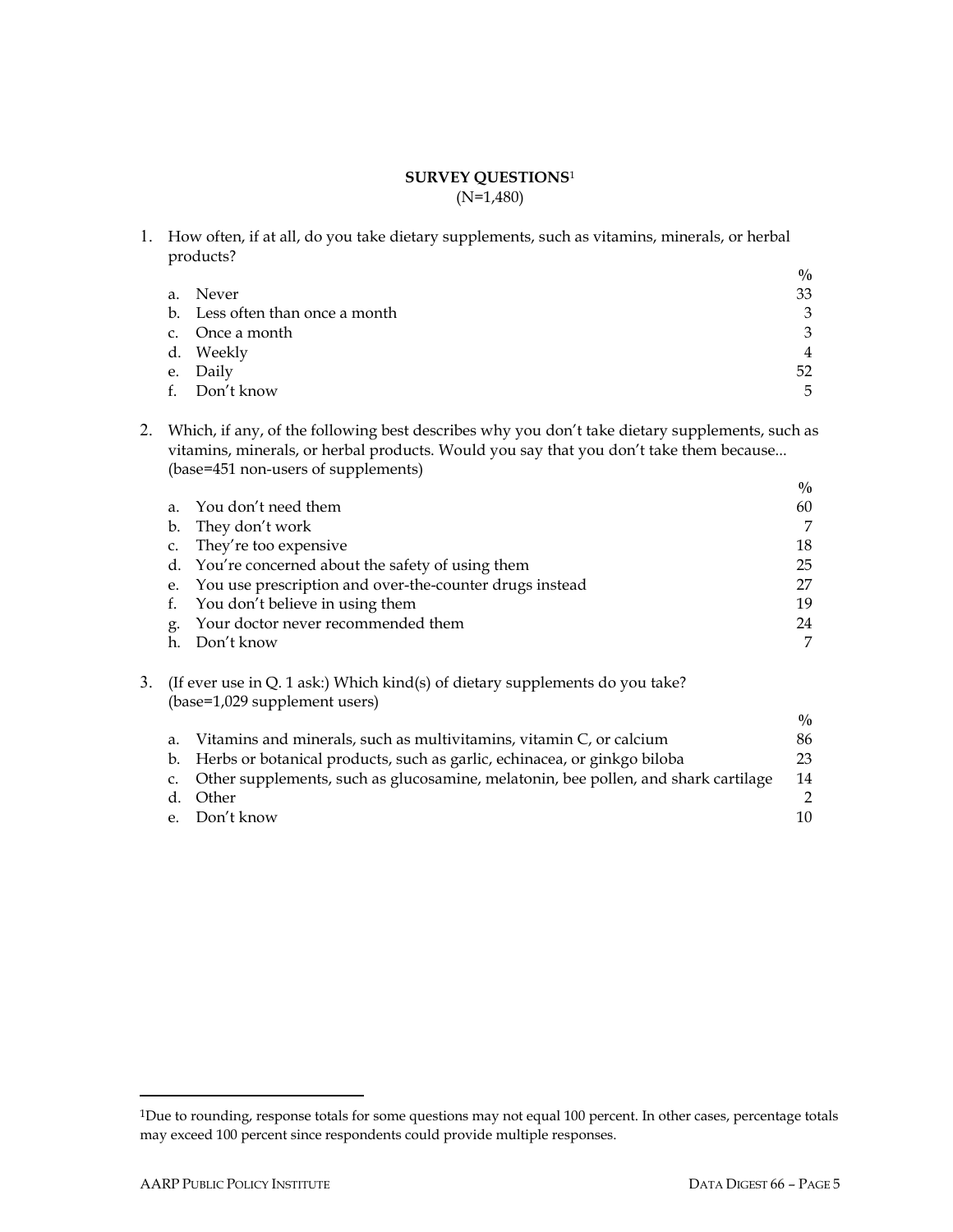| 4. |    | Which, if any, of the following are your reasons for taking dietary supplements?<br>$(n=1,029$ supplement users) |               |  |
|----|----|------------------------------------------------------------------------------------------------------------------|---------------|--|
|    |    |                                                                                                                  | $\frac{0}{0}$ |  |
|    | a. | To treat an existing health condition                                                                            | 31            |  |
|    | b. | To prevent a particular disease                                                                                  | 27            |  |
|    | C. | To promote overall good health                                                                                   | 78            |  |
|    | d. | To provide nutrients missing in your diet                                                                        | 52            |  |
|    | е. | Friends or relatives take them                                                                                   | 21            |  |
|    | f. | To help lose weight                                                                                              | 5             |  |
|    | g. | They cost less than prescription and over-the-counter drugs                                                      | 20            |  |
|    | h. | They can't hurt                                                                                                  | 24            |  |
|    | 1. | Your doctor or health care provider recommended them                                                             | 39            |  |
|    |    | Other                                                                                                            |               |  |
|    |    | Don't know                                                                                                       | 10            |  |
|    |    |                                                                                                                  |               |  |

# Ask Everyone

|    |             | 5. Have you discussed taking dietary supplements with your doctor?              |               |
|----|-------------|---------------------------------------------------------------------------------|---------------|
|    |             |                                                                                 | $\frac{0}{0}$ |
|    |             | a. Yes                                                                          | 41            |
|    |             | b. No                                                                           | 53            |
|    |             | c. Don't know                                                                   | 6             |
| 6. |             | Which of the following best describes the discussions you had with your doctor? |               |
|    |             |                                                                                 | $\frac{0}{0}$ |
|    |             | a. Your doctor asked you if you were taking anything                            | 21            |
|    | b.          | You checked with your doctor before deciding to take a certain supplement       | 18            |
|    | $C_{\star}$ | You told your doctor after you started taking a supplement, so he could tell    |               |
|    |             | you about possible side effects and drug interactions                           | 15            |
|    |             | d. You discussed taking supplements in general with your doctor                 | 22            |
|    | e.          | You asked your doctor for advice about what you should take for a               |               |
|    |             | certain condition                                                               | 17            |
|    |             | Don't know                                                                      | 7             |
|    |             |                                                                                 |               |

If ever use in Q. 1, continue. Otherwise skip to Q. 10

| Have you ever used dietary supplements while also taking prescription or over-the-counter |
|-------------------------------------------------------------------------------------------|
| medications?                                                                              |
| (base=1,029 supplement users)                                                             |

|               | $\frac{0}{0}$ |
|---------------|---------------|
| a. Yes        | 49            |
| b. No         | 41            |
| c. Don't know | $\Omega$      |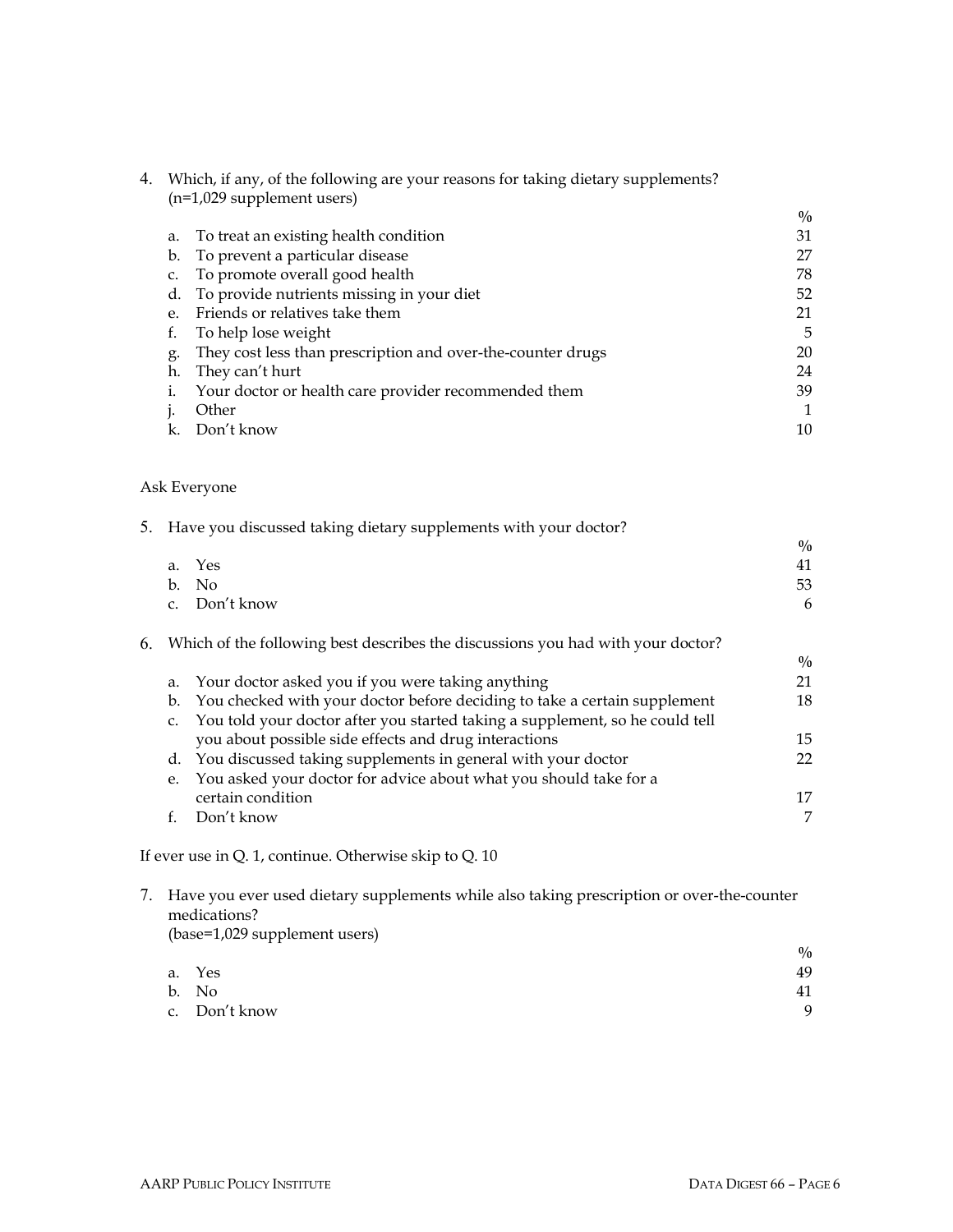8. What kinds of dietary supplements, if any, should not be taken when you take prescription medications? (Verbatim responses) (base=1,029 supplement users)

The vast majority of respondents said they didn't know or couldn't think of anything specific. A handful of people said they read labels (12); ask their doctor or pharmacist or don't take anything over-the-counter without discussing it with their doctors (33); or that it depends on the particular medication but did not specify (8). The supplements/drugs mentioned by the very few people who knew there might be interactions include St. John's wort (5), ginko biloba (4), ginseng (1), echinacea (1), and aspirin (6). Vitamins and minerals mentioned include iron (4), vitamin C (3), vitamin E (2), calcium (2), zinc (1), and vitamin K (1).

Responses were not provided for the questions that had an "other: specify" category.

9. If you took a dietary supplement and thought you had a side effect or adverse reaction to it, what would you do?

(base=1,029 supplement users)

|                                                          | $\frac{0}{0}$ |
|----------------------------------------------------------|---------------|
| Stop using the supplement<br>а.                          | 78            |
| b. Contact a physician or other health care professional | 64            |
| c. Contact the poison control center                     | 15            |
| d. Go to a hospital                                      | 29            |
| e. Contact the manufacturer                              | 17            |
| f. Contact the store where you bought the supplement     | 18            |
| Contact the Food and Drug Administration                 | 13            |
| Other                                                    |               |
| i. Don't know                                            | 12            |
|                                                          |               |

#### Ask Everyone

10. Do you think the federal government should review the safety data for a dietary supplement product and approve the product before it is sold to consumers?

| .<br>. .      | $\frac{0}{0}$ |
|---------------|---------------|
| a. Yes        | 77            |
| b. No         | 11            |
| c. Don't know | 13            |

11. Here are some of the types of information that people have told us theyíd like to see on supplement labels. Which information do you think would be very important to appear on supplement labels?

|    |                                                                                    | $\frac{0}{0}$ |
|----|------------------------------------------------------------------------------------|---------------|
| a. | The amount you should take                                                         | 81            |
| b. | The maximum amount that is safe to take                                            | 81            |
| C. | What the supplement does, for example, helps you sleep, boosts immune system       | 76            |
| d. | Information on possible side effects or adverse reactions                          | 82            |
| e. | Information on interactions with prescription and over-the-counter medicines       | 80            |
| f. | Expiration date, that is, the date after which a supplement is no longer effective | 82            |
| g. | Information on whom to contact in case of an adverse reaction                      | 76            |
| h. | Other                                                                              | $\mathbf{1}$  |
|    | Don't know                                                                         | 11            |